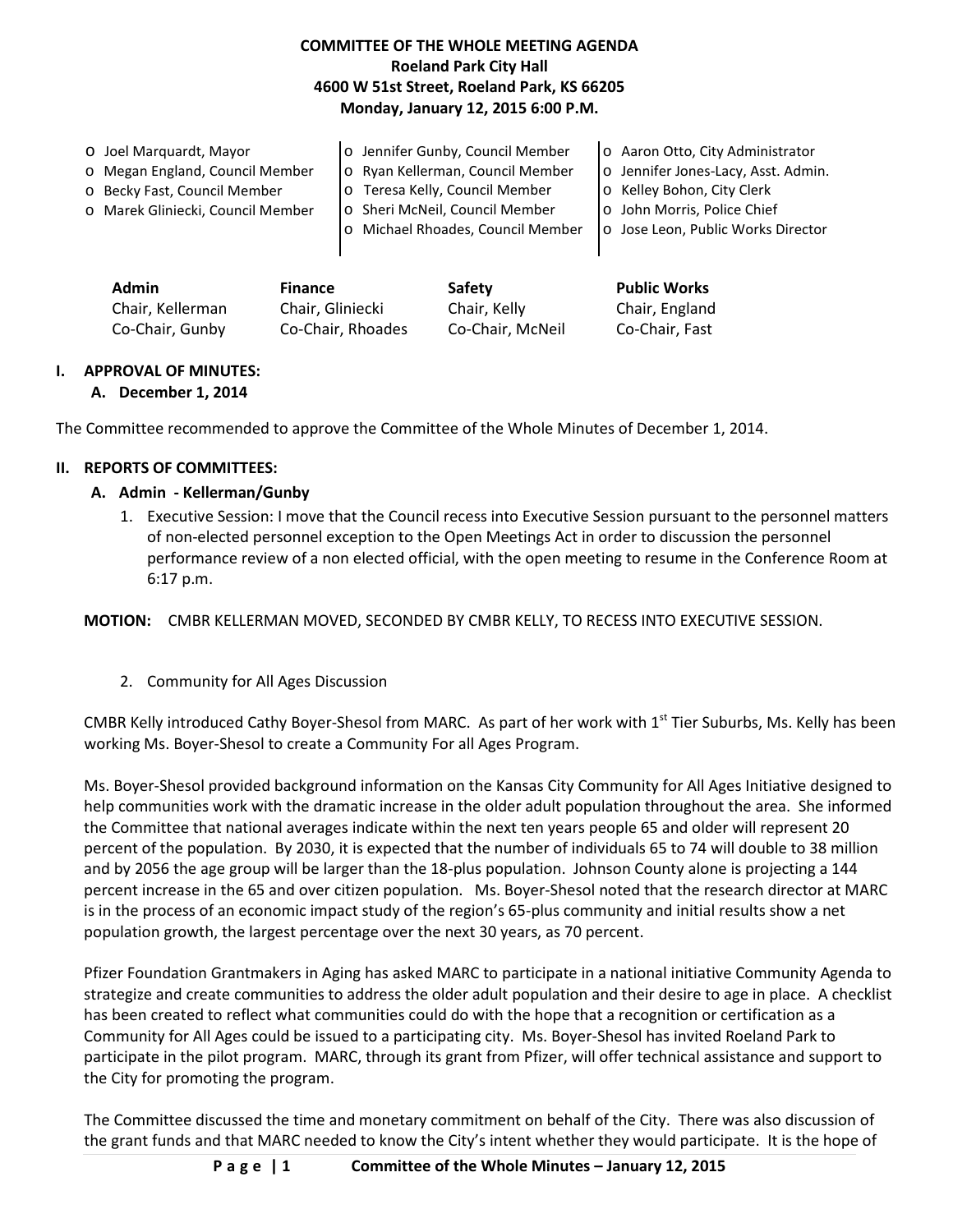the Community for All Ages program to put the message out that getting older is not a deficit, a weakness or a drain on the community, but that this population segment is an asset.

## *Public Comments:*

*Brandon Gillette*, 4911 Wells, Co-Chair of the Sustainability Committee, expressed his support of the program.

*Tom Madigan*, 5316 W. 49th, Chair of the Strategic Planning group, has reviewed the literature and supports the program and will help in any way he can.

CMBR Kelly stated she would champion the project and CMBR Gliniecki is willing to be backup. It was then recommended to move this topic to the January City Council meeting for a vote.

#### **B. Finance - Gliniecki/Rhoades**

1. November Financials

City Administrator Otto informed the Committee that the reports from Miller Management are received roughly 20 days after the end of the month. He also added that in the future there would be better clarification between the words "tax" and "fees" as they are not interchangeable.

Mr. Otto noted that property taxes collected were down about 1.6 percent, but the monies are made up for by court fee collections and sales taxes generated. He noted that the General Fund sales taxes were up about 5 percent compared to budget projections. Franchise fees are a little behind projections. Mr. Otto stated that the TIF continues to perform well in terms of debt servicing. Also TDD-1, the Price Chopper and the outlying parcels are in default and the TDD-2 will probably be in default in 2015. The CID; however, has generated \$722,000 in 23 months. There will be a future discussion on the possibility of investing the revenues from the CID collection.

2. LED Street Light Purchase

Ms. Jennifer Mathes, representative from Black & McDonald presented information in response to the Committee's request for information on the City's LED streetlight program and the environmental footprint the project will have. The Committee reviewed the carbon footprint analysis that compared high pressure sodium lights (HPS) versus the new LED lighting, reviewing bulb replacement and labor costs as well as overall maintenance of the new system. Ms. Matheson noted that the total replace of the City's 321 bulbs would be a total cost of \$126,724.38.

The Committee reviewed the supplier choices for the bulbs, inquiring as to the increased brightness of LED versus the ambient lighting of HPS. Ms. Matheson noted that some bulbs were dimmable by a certain percentage, but that the system itself allowed for directional adjustments. There was also discussion of the City maintaining a surplus of bulbs as there is an estimated damage of about five percent per year. It was also noted the City could recoup some of the replacement costs by the party that damaged the bulbs such as a car accident into a street light pole.

Committee discussed the benefits of switching to LED, its lower maintenance costs and the less maintenance involved. The Committee also made a comparison of products options on products Made in the USA v. foreign made LEDs. Comments on the brightness of the light adding that American Electric has an adjustable output on the lighting.

The Committee recommended to maintain a five percent surplus of bulbs and recommended purchasing the GE bulbs. The final decision on the bulb purchase will be made at the January 26, 2015 Council Meeting.

#### **C. Public Works- England/Fast**

1. Public Works Director's Report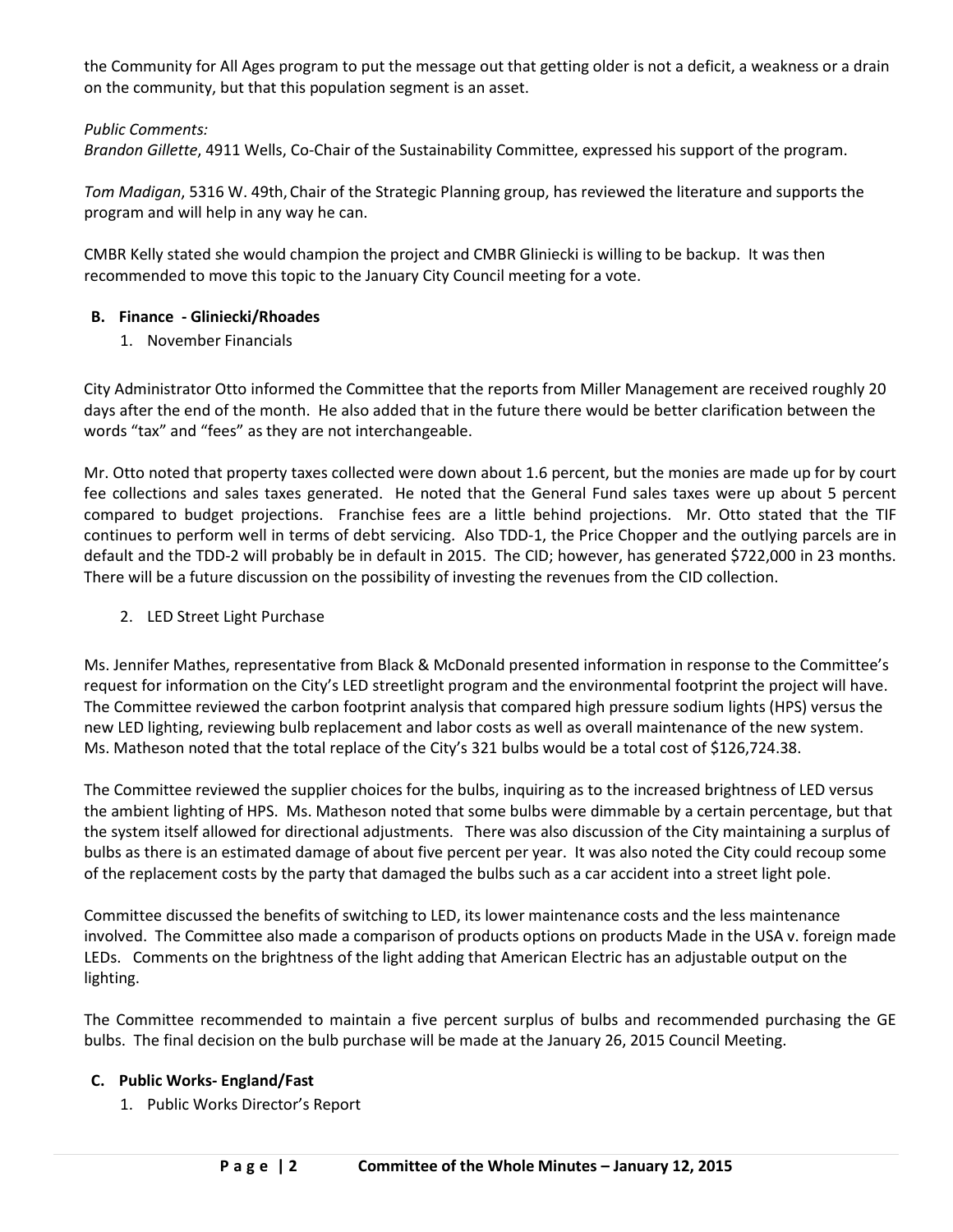Public Works Director Leon noted that in the three snow events this year the Public Works Department has used one half of his 200 ton supply of salt and has ordered another 100 tons. He also noted that Google Fiber construction is almost complete. The work continues, but the weather is becoming a factor in its progress. He noted through negotiations with Google an agreement has been reached for landscaping at Cooper Creek, Sweany Park, 50<sup>th</sup> and Rosewood and the Community Center. Mr. Leon added that Johnson County IT and Parks and Recreation District is 65 to 70 percent complete on their fiber installation from the Johnson County Wastewater facility to the Roeland Park Community Center and it expected to be complete this week. Plans are final with Kansas City Tree Care for the R Park Ash tree removal, slated to begin January 20<sup>th</sup>. The project should take a week and all debris will be moved off site. Mr. Leon has asked for directional signs for R Park and Nall Park. The Mayor complimented Mr. Leon on his efforts and encouraged him to proceed. Mr. Leon has found a good price for the signs by working with the City of Mission Public Works to produce them.

There was a recommendation by the Committee to move forward with the standard white on blue signs used throughout the City to maintain a cohesive appearance.

# **D. Admin - Kellerman/Gunby**

1. Rental Inspection

CMBR Fast provided background information on the Rental Inspection discussions noting there was a Committee recommendation for increased outreach and education and also the importance that landlords be aware of the license requirements for rentals. Most recently a schedule was decided on interior inspections at the Boulevard Apartments.

CMBR Fast noted the entire proposal is recommended to move forward with the changes on mandatory inspections to attempt to be conducted during transitions and that education should be available to all homeowners. Ms. Fast also added that CMBR Rhoades' suggestion that in the application process, the landlord would let the City know when there is a transition in the rental to allow for an inspection.

- 2. Location of Solid Waste Containers (tabled for a future meeting)
- 3. Ethics Ordinance Updates

David Waters, Lathrop & Gage, the City Ethics Attorney stated he was appointed in March of 2014. At this time he saw no substantive changes to the ordinance, but recommended two changes as to how the code is enforced. As written, under the conflict of interest section there is only one avenue to bring an action forward, which would be through municipal court. Mr. Waters felt the section needed to allow for a broader way to handle issues before bringing a court action and that initial problems should be addressed with the City Administrator or with the Mayor before being addressed to the Ethics Attorney. The second area would be advisory opinions. The code as written allows the Ethics Attorney to give private confidential legal advice on ethics matters to any public officer covered by the code that might ask for it. Mr. Waters stated this did not allow for attorney-client privilege for just the City, but would apply to any individuals such as members of the Governing Body. He felt the process should be adjusted to be more answerable to the governing body as a whole.

Mayor Marquardt inquired as to the Code of Ethics Section 1-318(b)(4), Public Officer, whether the language was sufficient. CMBR Gunby would like to further discuss the need for an ethics attorney for the City.

4. Naming of the Art Gallery, Art Auction, and Art Mart

CMBR Gliniecki stated that the Art Committee has recommended the art space at City Hall be name the Roeland Park George R. Schlegel Art Gallery. He added that the naming ceremony would include a reception venue to honor Mr. Schlegel as Art Commissioner and for his contributions over the past 17 years. The Art Committee is also requesting two banners to advertise the event.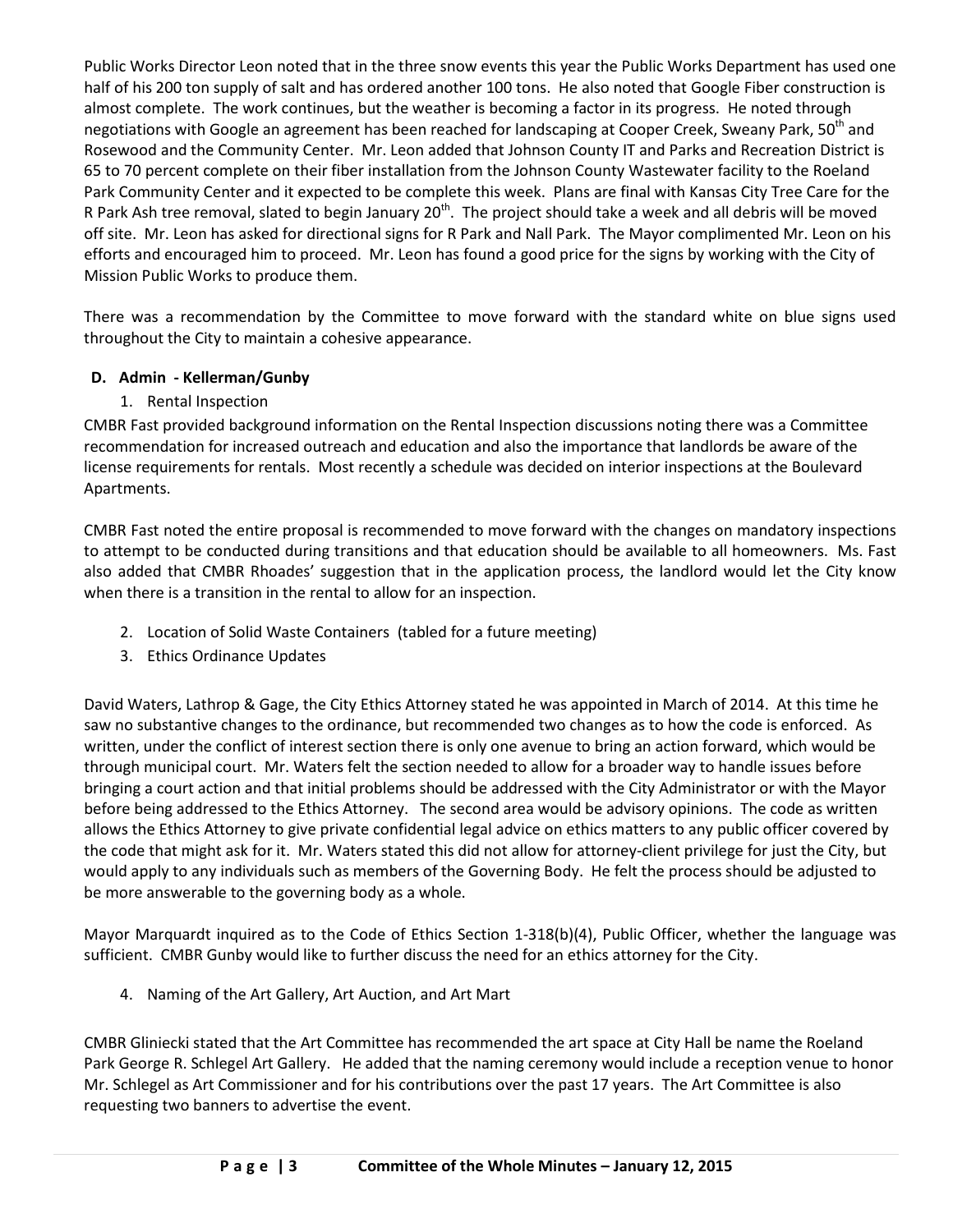There was Committee discussion of naming the art gallery and directed the staff to develop a policy on naming City property. It was recommended to move ahead with the naming of the art gallery.

There will be a Lovey Dovey Art Mart, February 5, 2015, from 5:30 p.m. to 9:00 p.m. (Snow date for 2/12/15). There will be traditional crafts people with art, jewelry and textiles to sell to the public for Valentine's Day. The event is geared towards the male sector looking for gifts, but open to everyone. Again, it requested to place two temporary banners to advertise the event.

The Second Annual Art Fundraising Auction will be held May  $2^{nd}$ . In 2014, the event raised \$1,300 and the hopes are to increase that this year. Vendors will be responsible for their own displays, tables and seating. There will be a reception with food and drink to be paid for through the Arts Committee budget. Two temporary banners are also requested for this event. CMBR Gliniecki will be the contact person for the auction.

The Committee recommended approving the Lovey Dovey Art Mart and the Second Annual Art Fundraising Auction to be held at City Hall. These items will be added to the Consent Agenda at the next Council meeting.

- 5. City Administrator's Report (tabled for a future meeting)
	- a. Super Pool Pass Agreement and Swim Meet Letter of Understanding
	- b. Goals Review
- 6. Procedures Discussion (tabled for a future meeting)
- 7. Review Wording of Chapter 2 Changes as Discussed at the January 5 Committee of the Whole

City Administrator Otto drew the Committee's attention to a few clarifications in the Chapter 2 ordinance language.

Section 2-101(r) - The following language will be added, "Including properties that if the right-of-way or city street was removed, would have a common boundary."

Section 2-119(b) - "Abutting property owners" to be changed to "neighbors."

Section 2-127(b) - Omit "trespassing on real property," but "a member of the household" will remain.

Section 2-126(a)(1) - Remove the word "neighborhood."

Section 2-126(2)(ii) - Remove the words "neighbor means," "residential" and change "200" yards to "600 feet."

Suggestions were accepted allowing for those working in a structure as opposed to just residing could be affected by noise from animals.

City Administrator Otto noted there were no changes made to the LKM list of animals and the exotic list stayed the same.

Section 2-110 - City Attorney Shortlidge added an exemption for mouse/rap traps.

There was also clarification that foster animals were to be included in the total number of animals permitted in a residence.

Mayor Marquardt stated he believed the Committee was taking the right step regarding the breed specific ban and also recognized the people's fear associated with the breeds in question. He introduced a compromise that would allow for one Pit Bull at a residence with the time to expire January of 2019, with the Council being able to extend if so desired or the topic could be discussed again. He felt that it was important to address the people's fear, justified or not, and keep the City moving in the right direction.

CMBR Kelly stated it was the Committee's job to listen and acknowledge the people's fears and to look at what's being discussed around the City, in the area and in the nation and determine what the best practices are. She added that she ran for office and promised to be transparent. She felt that adding an agenda item on a topic that's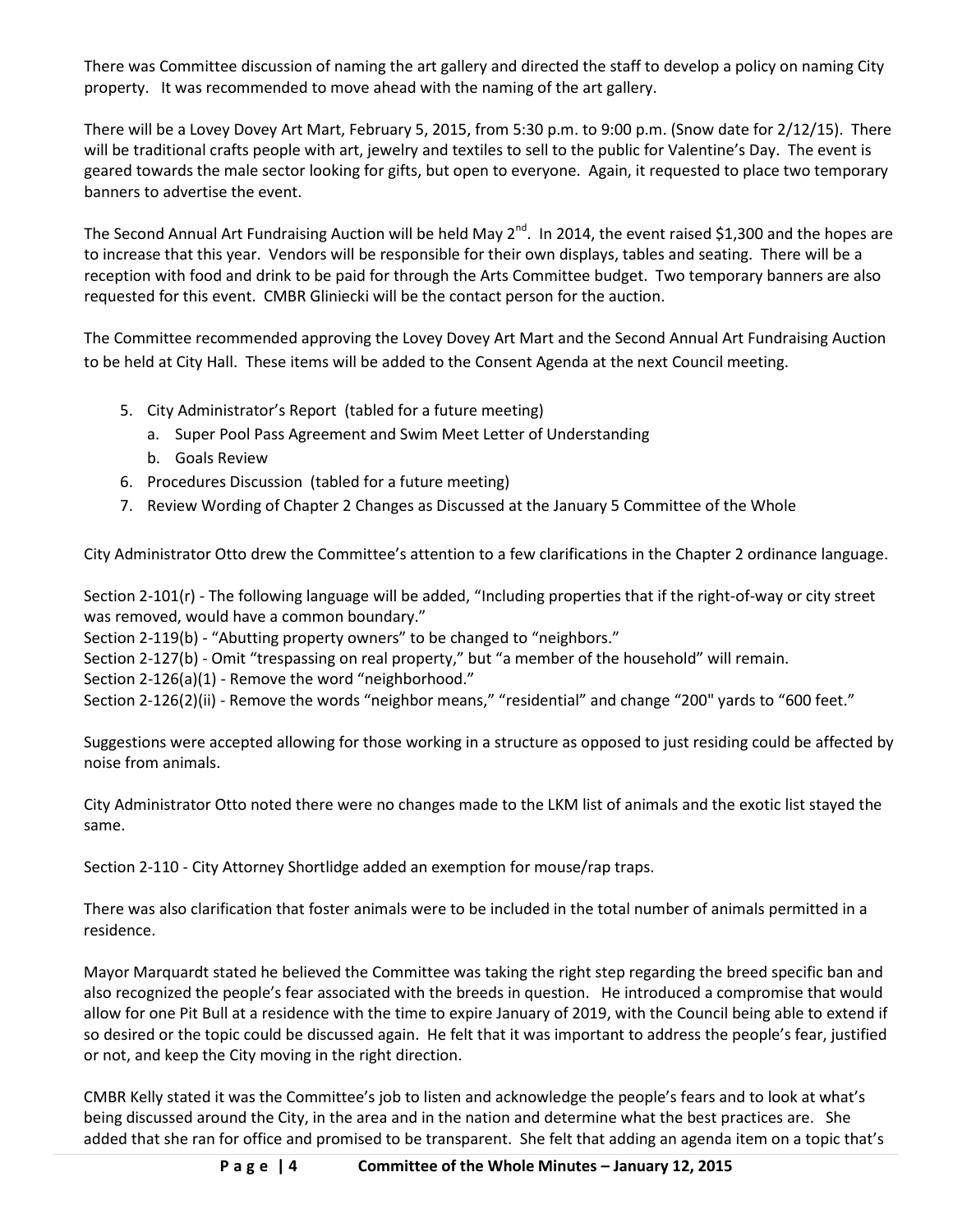so controversial and dividing the community does not allow for open discussion which goes against the guidelines for open meetings.

CMBR McNeil supported the Mayor's compromise and CMBR Fast applauded the Mayor in his efforts to find a compromise.

CMBR Gunby encouraged the Committee to move the process forward as is and that it was not appropriate to introduce new topic items when not published on the agenda and goes against the City's attempt at transparency.

CMBR Rhoades wanted to clarify for the record that a vote was taken on the breed specific ban.

CMBR Fast stated she has heard from residents who stated they will petition if the pit bull ban is removed and that it will be rescinded with the next Council. She added she did not believe that was the type of progress to be promoted by the City.

City Administrator Otto presented a list of topics that were topics to be addressed.

Mayor Marquardt stated he would like to further the discussion at this meeting, voting to make a binding action. He feels that it is important to have this issue resolved during the month of January temporary limiting one Pit Bull at a residence to expire in four years.

CMBR Rhoades felt the topic would be considered as part of the agenda being discussed. CMBR Fast stated there was no hurry to finalize the ordinance.

CMBR England felt the committee needed to concentrate on remaining transparent.

Mayor Marquardt agreed to have the discussion at a later meeting, but would like the final vote to be included in the January docket.

CMBR Kellerman asked for and received a recommendation to continue the discussion at the Committee of the Whole's January  $26<sup>th</sup>$  meeting.

CMBR Gliniecki suggested putting the Mayor's item on the Committee of the Whole agenda for January 26<sup>th</sup>, but to also keep the vote slotted in for the ordinance for the City Council session.

City Attorney Shortlidge stated by ordinance the Mayor sets the agenda for Council. Mayor Marquardt felt that people are watching this issue more broadly and are maybe not as concerned with all the word changes.

#### **III. NON-ACTION ITEMS:**

- **A.** Committee Minutes
	- 1. Sustainability

#### **B.** Pending Items

- 1. Possible modifications to Chapter 16
- 2. Granada Park Improvements
- 3. Property Maintenance Appeals Board
- 4. Right of Way ordinance updates
- 5. Purchase Policy Updates
- 6. Agenda Management System
- 7. Public Safety Update